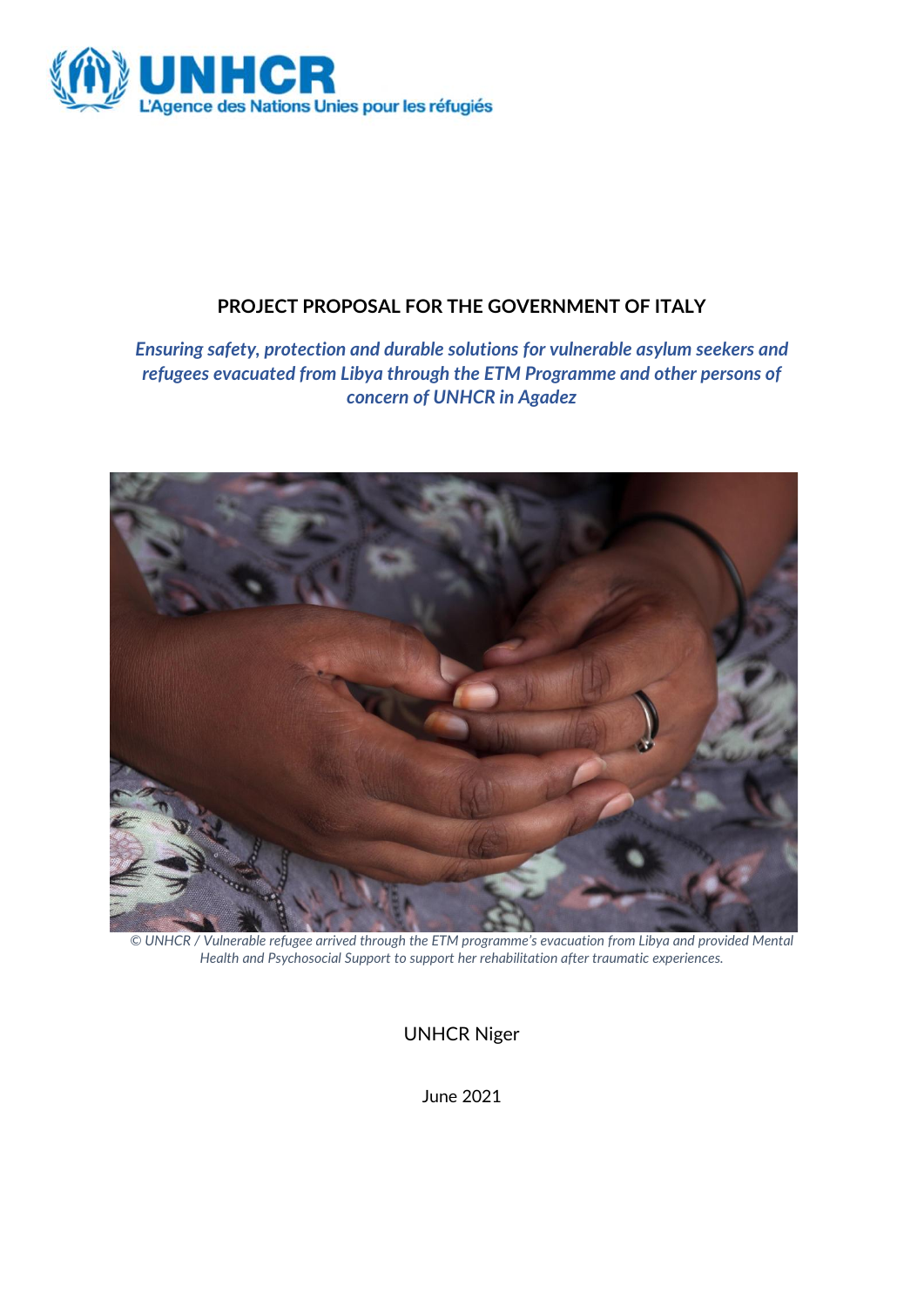

## **I: BASIC DATA FACTSHEET**

| A) Project Title           | Ensuring safety, protection and durable solutions for<br>vulnerable asylum seekers and refugees evacuated from<br>Libya through the ETM Programme and other persons of<br>concern of UNHCR in Agadez                                                                                               |
|----------------------------|----------------------------------------------------------------------------------------------------------------------------------------------------------------------------------------------------------------------------------------------------------------------------------------------------|
| <b>B) Main Objectives</b>  | Improve assistance, living conditions, access to protection<br>and durable solutions for asylum-seekers and refugees<br>evacuated through the ETM programme and those arrived<br>and hosted in Agadez.                                                                                             |
| C) Beneficiaries           | An estimated total of 2,175 refugees and asylum-seekers<br>and host community members will directly benefit from<br>UNHCR's activities, including 931 PoCs in the ETM<br>Programme, 40 persons from the host community living<br>around the ETM Transit Centre and 1,204 PoCs hosted in<br>Agadez. |
| D) Time Frame              | 12 months commencing upon signature of the grant<br>agreement.                                                                                                                                                                                                                                     |
| E) Budget / Implementation | EUR 3,000,000 (USD 3,658,536.59)                                                                                                                                                                                                                                                                   |

\* The exchange rate used is 0.820 (UN rate June 2021). However, the final exchange rate applied will be determined by UNHCR according to the date of the receipt of the contribution.

## **II: BACKGROUND INFORMATION**

Being at the crossroads between West, Central and North Africa and a member of the Economic Community of West African States (ECOWAS, which has a free movement protocol since 1979), Niger has always been a hosting country for many populations moving around the region. Since 2012, it has also witnessed a large influx of refugees from neighboring countries due to the violence and security crises going on in Mali, Nigeria, Chad, Libya and Burkina Faso.

Niger is also a major crossroads of migratory movements northwards towards Libya, Algeria and the Mediterranean. These migratory flows constitute mixed movements, including economic migrants as well as persons in need of international protection.

### The ETM Programme caseload

Since November 2017, Niger welcomes vulnerable refugees trapped in detention in Libya through its *Emergency Transit Mechanism* (ETM) with the aim to evacuate vulnerable refugees from Libya to Niger. This programme provides refugees with access to life-saving protection and case processing as well as durable solutions, including resettlement and complementary pathways.

Evacuated refugees are among the most vulnerable persons under UNHCR's mandate, being survivors of long-term torture and violence, in many cases after the loss of family members in the Mediterranean Sea or during detention in Libya. In Niger, UNHCR offers them protection and hospitality in a transit center in Hamdallaye or in guest houses in Niamey and implements the *Philosophy of Care* strategy, to integrate psycho-social, mental health, sport and recreational activities designed to protect and help refugees, including youth, to recover from trauma.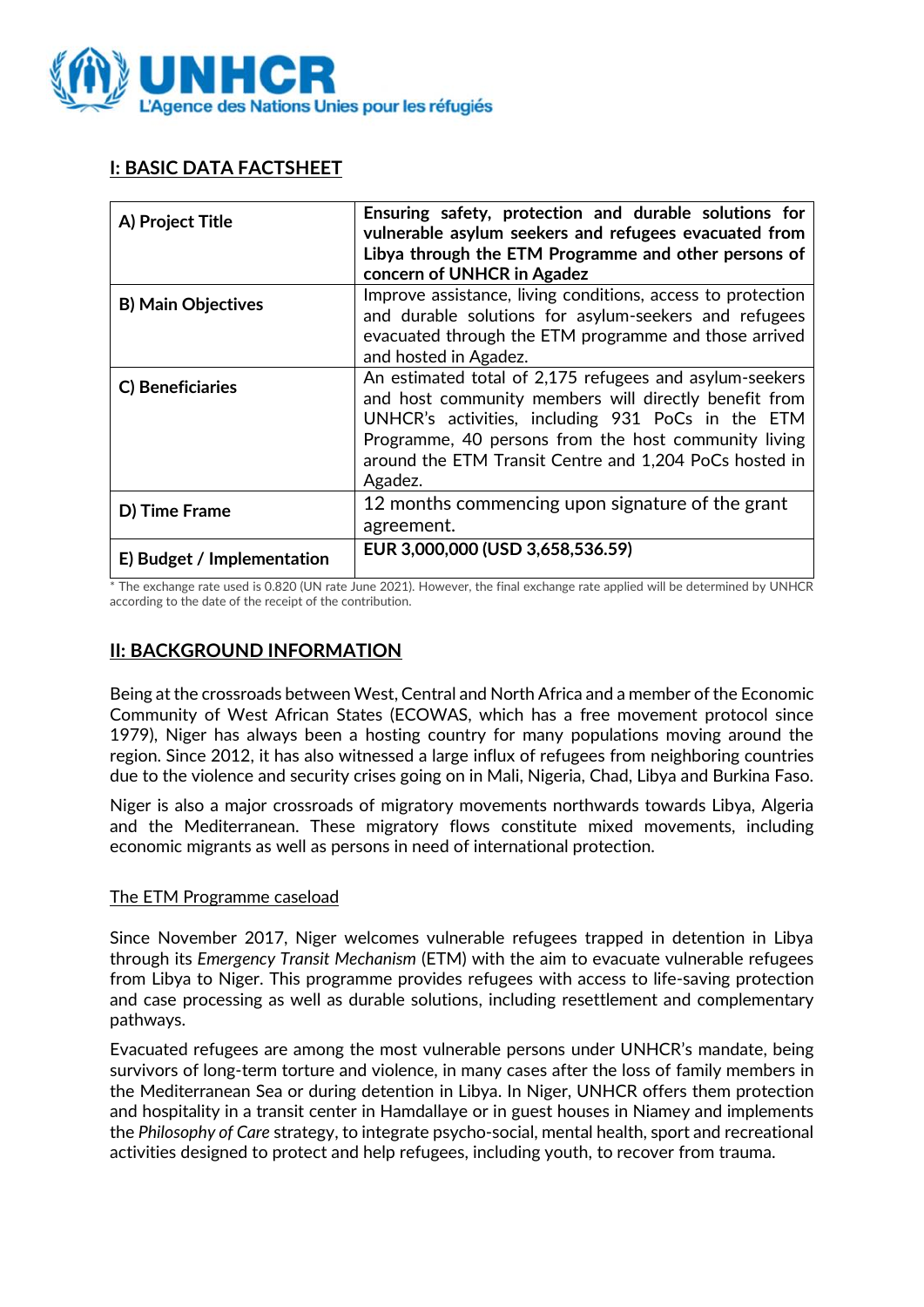

Methods of psychosocial intervention, including the UNHCR Niger programmes Art of Kindness, Pacific Coexistence, Multicultural Awareness, allow the refugees in transit in Niger to better position themselves in the new social context of welcoming third countries, once they will be relocated.

Since the beginning of the ETM, 3,361 persons have been evacuated from Libya to Niger, and 2,892 persons resettled in various countries. As of 1 June 2021, 540 persons evacuated from Libya are being accommodated in Niger, waiting to be resettled to third countries or to find other sustainable, durable solutions. In 2021, six evacuation flights are planned to receive about 800 people in Niger.

Through the ETM programme, UNHCR evacuates them to Niger, as a transit country, where they are hosted and receive assistance to meet their basic needs (including medical and psychosocial support) while protection assessments, status determination and resettlement procedures with third countries or other durable solutions are underway.

Since the COVID-19 pandemic, UNHCR has registered a considerable slowdown in departures for resettlement or the Humanitarian Corridors programme, which has a tremendous impact on refugees' lives and requires the provision of more specific services on UNHCR's part.

#### The Agadez caseload

Since 2018, a flow of asylum seekers and refugees, mostly Sudanese, have begun to settle in Agadez, and they continue to arrive. These people arrive either on their own or are sometimes expelled from Algeria. In particular, those identified in need of international protection are often extremely vulnerable people who have experienced detention in Libya and have managed to flee to seek protection in Niger.

UNHCR, through collaboration with the Government of Niger, IOM and partner NGOs, identifies asylum seekers in migration flows and provides them with the protection and assistance they need. The situation remains complex, with an increase in returns from Libya and refoulements from Algeria.

As of 21 May 2021, a total of 1,204 people was registered in Agadez by UNHCR. 20% of these beneficiaries are minors, of whom about 5% are unaccompanied and/or separated children (UASCs) The majority (69%) live in a 15-hectare Humanitarian Centre, about 15 kilometers from Agadez, built at the end of 2018. The most vulnerable (approximately 373 people) are hosted in guesthouses in the town of Agadez.

UNHCR provides protection and legal support for asylum applications and a full package of direct assistance (water, food, shelter, health, education, protection and psycho-social support) to facilitate the integration and peaceful coexistence of this population with the local population of Agadez while waiting to find a durable solution, through integration in Niger or through resettlement to third countries.

However, it takes time to find durable solutions for these beneficiaries, many of whom are already traumatized by fleeing their countries of origin, in addition to having experienced indescribable torture and violence. Many arrive in Niger with a very precarious physical and mental health situation and need specialized care, including for gender-based violence (GBV).

### **III: STRATEGY OF UNHCR ON MIXED MOVEMENTS**

UNHCR in Niger is fully engaged in continuing the positive and challenging experience of the ETM programme, together with the support of the international community and the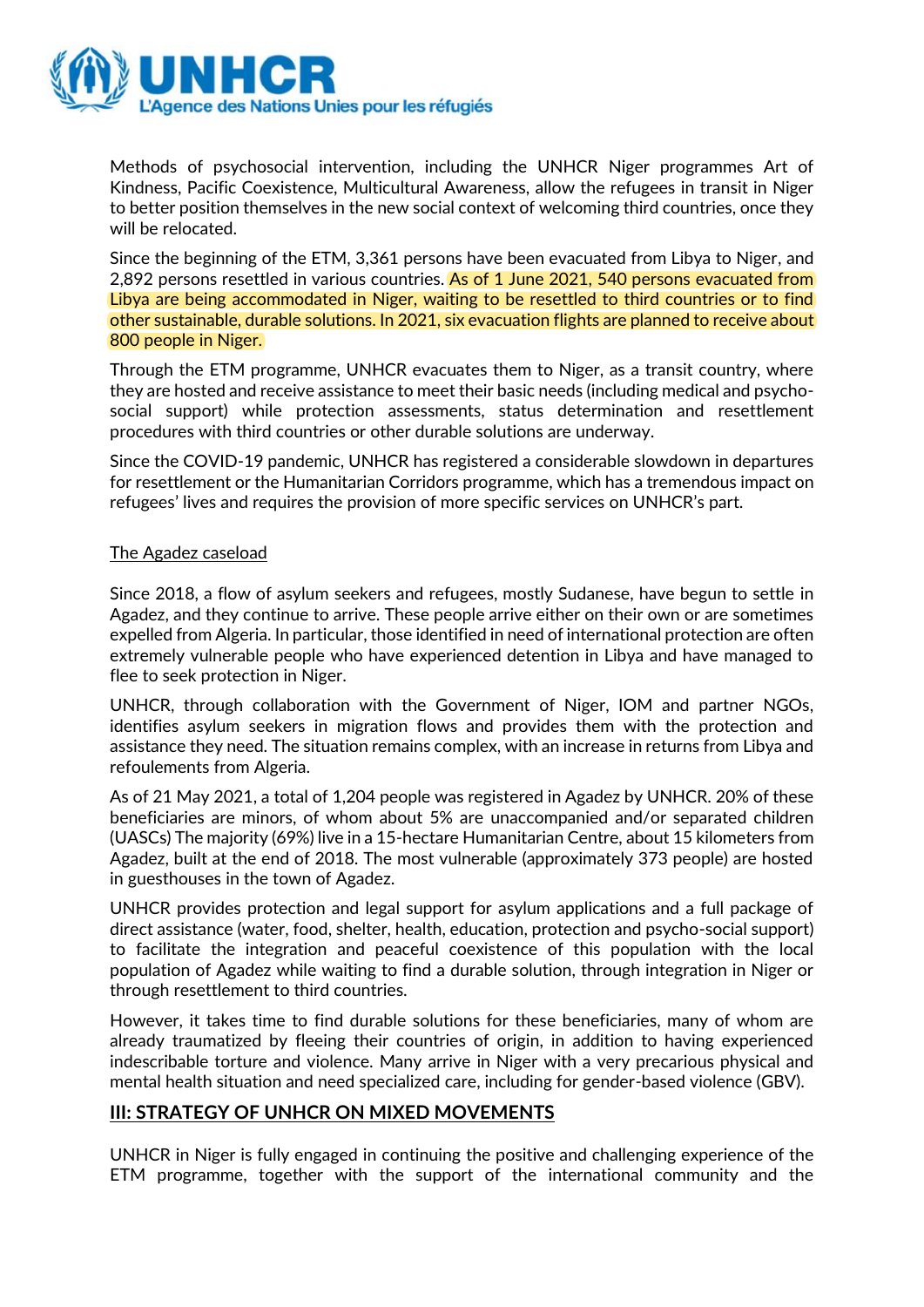

Government of Niger, as well as maintaining the protection and assistance to all other beneficiaries (asylum seekers and refugees) arriving into the Nigerien territory with their own means, fleeing from the violence in Libya.

The dangerous irregular mixed movements of refugees and migrants across the Sahara Desert towards and through North African countries as well as via the sea routes to other European countries continue to take a devastating toll on human life.

Those traveling to North Africa often have to resort to the services of smugglers at least once during their journey, especially for crossing the Sahara Desert. Data presented in the joint report by UNHCR and MMC this year indicated that the desert crossing was where many deaths and various forms of abuse occur, including sexual and gender-based violence.



The ETM programme and the assistance to other beneficiaries hosted in Agadez reflect the [2021 updated risk mitigation strategy and appeal](https://eur02.safelinks.protection.outlook.com/?url=https%3A%2F%2Freporting.unhcr.org%2Fsites%2Fdefault%2Ffiles%2FUNHCR%2520Western%2520and%2520Central%2520Mediterranean%2520Appeal%25202021.pdf&data=04%7C01%7CDELLAQUI%40unhcr.org%7C7522e561344b400cea9e08d92065d701%7Ce5c37981666441348a0c6543d2af80be%7C0%7C0%7C637576444342907133%7CUnknown%7CTWFpbGZsb3d8eyJWIjoiMC4wLjAwMDAiLCJQIjoiV2luMzIiLCJBTiI6Ik1haWwiLCJXVCI6Mn0%3D%7C1000&sdata=HLXiRD4C91GX6g8GNPOF1rWz4ocbGbmqKc8%2BK9k6geY%3D&reserved=0) for the Western and Central Mediterranean Situation and respond to the request of the Nigerien Government to support the management of these vulnerable beneficiaries in need of a holistic response to their needs.

## **IV: MAIN OBJECTIVES**

### **Main Objective**:

Improve assistance, living conditions, access to protection and durable solutions for asylumseekers and refugees evacuated through the ETM programme and those arrived and hosted in Agadez.

### **Result**:

1. Protection response, research of durable solutions and high-quality standards of living conditions are strengthened and ensured (R1)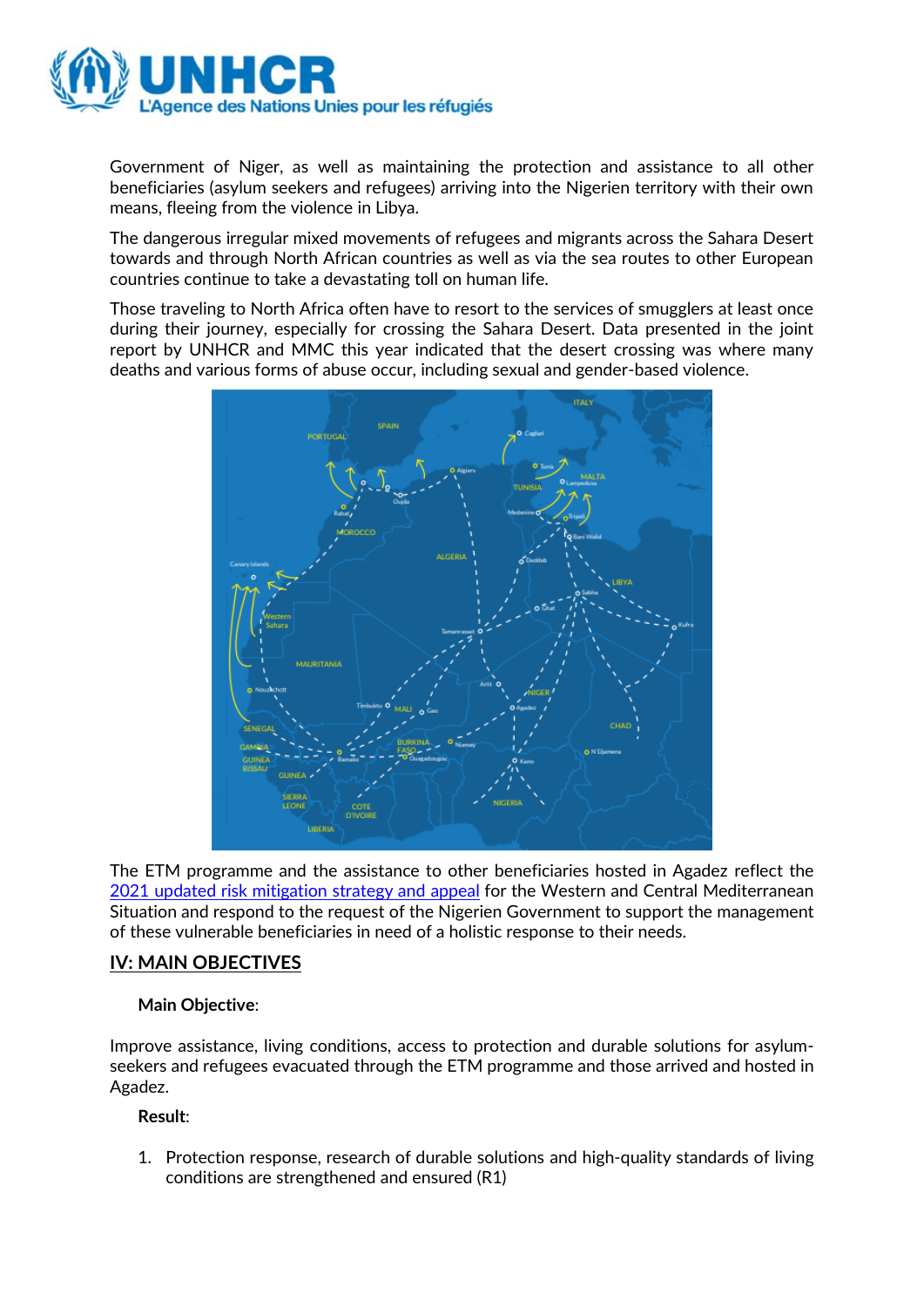

### **Activities:**

UNHCR is responsible to provide protection and durable solutions to its beneficiaries as a pivotal means to the implementation of its strategy in Niger. The activities under result 1, implemented in close collaboration with the Government of Niger and the technical implementing partners, will provide access to legal protection for the targeted beneficiaries, ensuring their access to the RSD procedures, including for minors and unaccompanied children. It will also reinforce the capacity of the operation to facilitate access to durable solutions and complementary pathways - including resettlement, reintegration and other humanitarian solutions – according to beneficiaries' needs.

Number of beneficiaries: 931 beneficiaries (PoCs) from the ETM Programme.

- *Protection Response:* Improving access to and quality of status determination procedures (RSD), by providing PoCs with access to information about their rights, building the capacity of protection actors (implementing partners and institutional partners working in the RSD procedures at the national level), in coordination with INTERSOS strengthening child protection through the Best Interest Determination (BID) process, establishing and maintaining Community-Based child protection structures, creating prevention and response services for children at risk;
- *Durable solutions:* Facilitating the access to Complementary Pathways through pledges to third countries' admission, providing PoCs with access to information about the possible durable solutions, strengthening submission of Resettlement pledges through reinforcement of case workload.

In order to maintain a high-quality and respectable standard of reception and assistance to the targeted beneficiaries of this proposal, especially the most vulnerable ones evacuated from Libya (ETM) or fleeing by their own means (Agadez), UNHCR will continue operationalizing its Philosophy of Care strategy within the infrastructures hosting the PoCs through the package of services proposed under result 2. These activities aim to ensure that all the PoCs hosted in the ETM programme and in Agadez have access to a holistic package of assistance, including nutrition, health and maintenance of the WASH structures, as well as the opportunity to participate in livelihood and self-reliance activities. They have the double goal to provide PoCs with economic sustainability during their stay in Niger while strengthening pacific coexistence and integration facilitation.

### *R1.1 – ETM component*

Number of beneficiaries: 931 beneficiaries (PoCs) from the ETM Programme hosted in the Hamdallaye Transit Centre and guesthouses in Niamey; 40 persons from the host community living around the Centre.

- *Direct Assistance:* Providing food, vouchers, cash grants according to the plans of distribution, maintaining and reinforcing living conditions within the Hamdallaye Transit Centre; Cash-based assistance (CBI) pilot projects may be also implemented in Hamdallaye and Niamey;
- *Health*: Providing and supporting access to primary health care services, including full implementation of Mental Health and Psychosocial Support (MHPSS) activities in coordination with COOPI, establishing referral mechanisms to secondary and tertiary health care services with public health institutions, providing access to noncommunicable disease programmes;
- WASH: Establishing water management committees, maintaining water system operations, implementing environmental health and hygiene campaigns, supporting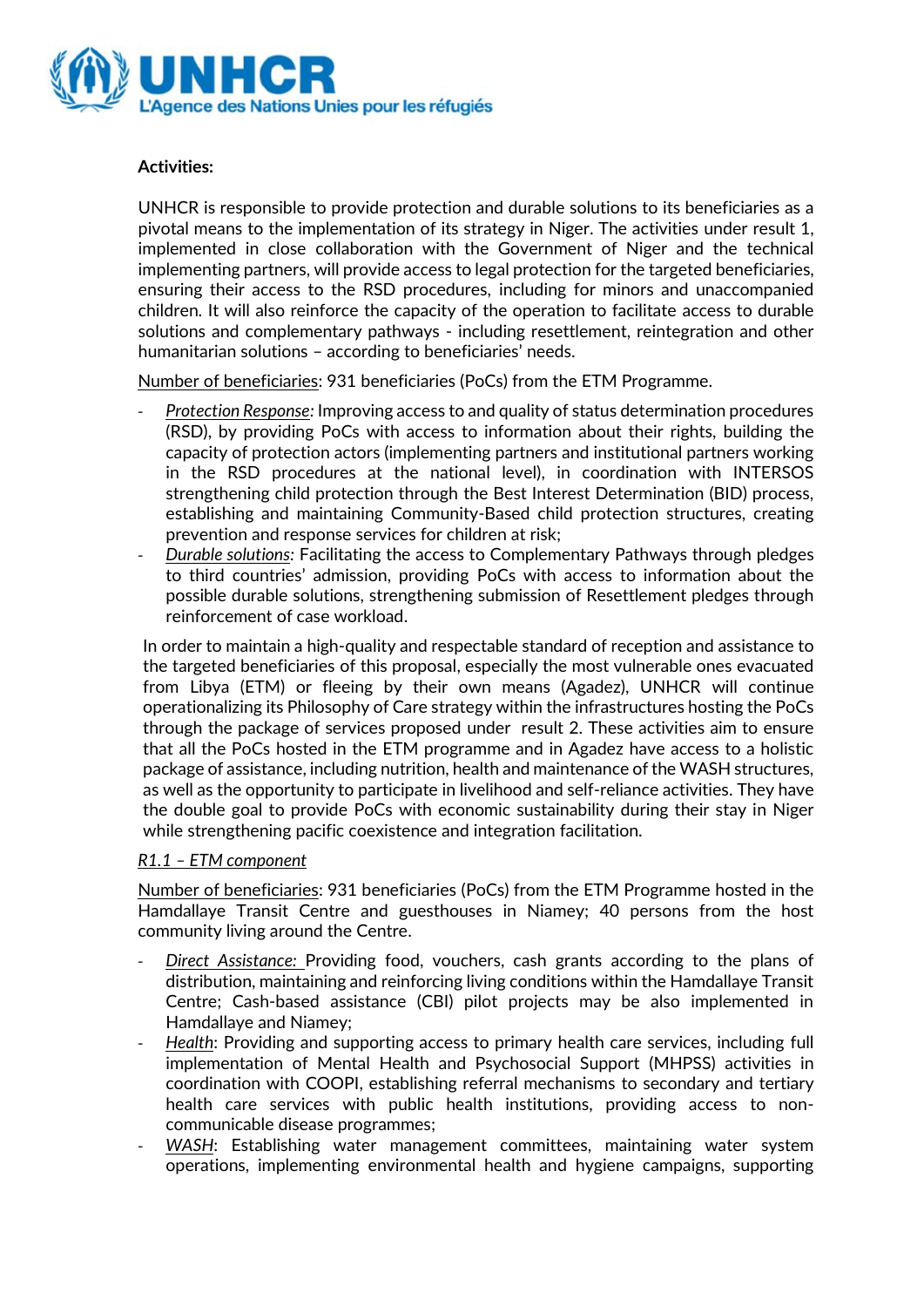

medical waste management services for health structures in coordination with public health institutions and implementing partners;

- *Self-reliance and Livelihood*: promoting and developing activities of agricultural livestock – fisheries production for beneficiaries and host communities. Ongoing activities include training and production of vegetables (moringa, cabbage, tomatoes), conservation, and sales to local market. The winning formula of the initiative is the complementarity between the host community of Beira Kora and ETM PoCs of Hamdallaye, as well as the remuneration scheme and the opportunity to gain valuable capacity for integration to resettlement countries. Further to this, and always in line with the idea of strengthening self-reliance and increase capacity, vocational trainings on welding and sawing are also provided for PoCs and host community.

### *R1.2 – Agadez component*

Number of beneficiaries: 1,204 beneficiaries (PoCs) hosted in the Humanitarian Center and guesthouses in Agadez.

- *Direct Assistance*: Providing food, vouchers, cash grants according to the plans of distribution; Cash-based assistance (CBI) pilot projects may be also implemented in Agadez and the Humanitarian Centre;
- *Health*: Providing and supporting access to primary health care services, establishing referral mechanisms to secondary and tertiary health care services with public health institutions, providing access to non-communicable disease programmes.

## **V: COORDINATION AND PARTNERSHIP**

UNHCR works in close collaboration with the Government of Niger to reinforce the National Asylum System, building a safe asylum space in the country since 2016 (through the RDPP-NA programme). UNHCR and the Government of Niger also signed a *Memorandum of Understanding* (MoU) in December 2017, renewed in early 2020, expanding the asylum space in Niger to persons of concern evacuated from Libya through the ETM programme.

UNHCR has also signed an **MOU** with IOM and the Government of Niger on the identification and referral of migrants and refugees in the context of mixed movements. IOM and UNHCR have extensive experience in working together, especially when it comes to the mutual referral mechanism of either rejected ETM cases or people initially assisted by IOM who are in need of international protection.

Additionally, UNHCR works with several national/international NGOs and institutional actors serving as implementing partners for technical activities according to their specific expertise. Among them, the following organizations will support the implementation of the proposed activities:

- Commission Nationale d'Eligibilité (CNE): Government Eligibility Body working in close collaboration with UNHCR RSD staff to determine the refugee status;
- Action pour le Bien-Etre (APBE): National NGO with expertise in direct assistance, camp management, WASH and Health services;
- INTERSOS: Italian NGO with expertise in child protection and educational activities for minors; Intersos provides a full package of assistance to minors, not only in terms of Protection and follow-up of their RSD cases, but also proposing several educational and recreational activities (both in ETM and Agadez) to accompany their stay in Niger and their future integration.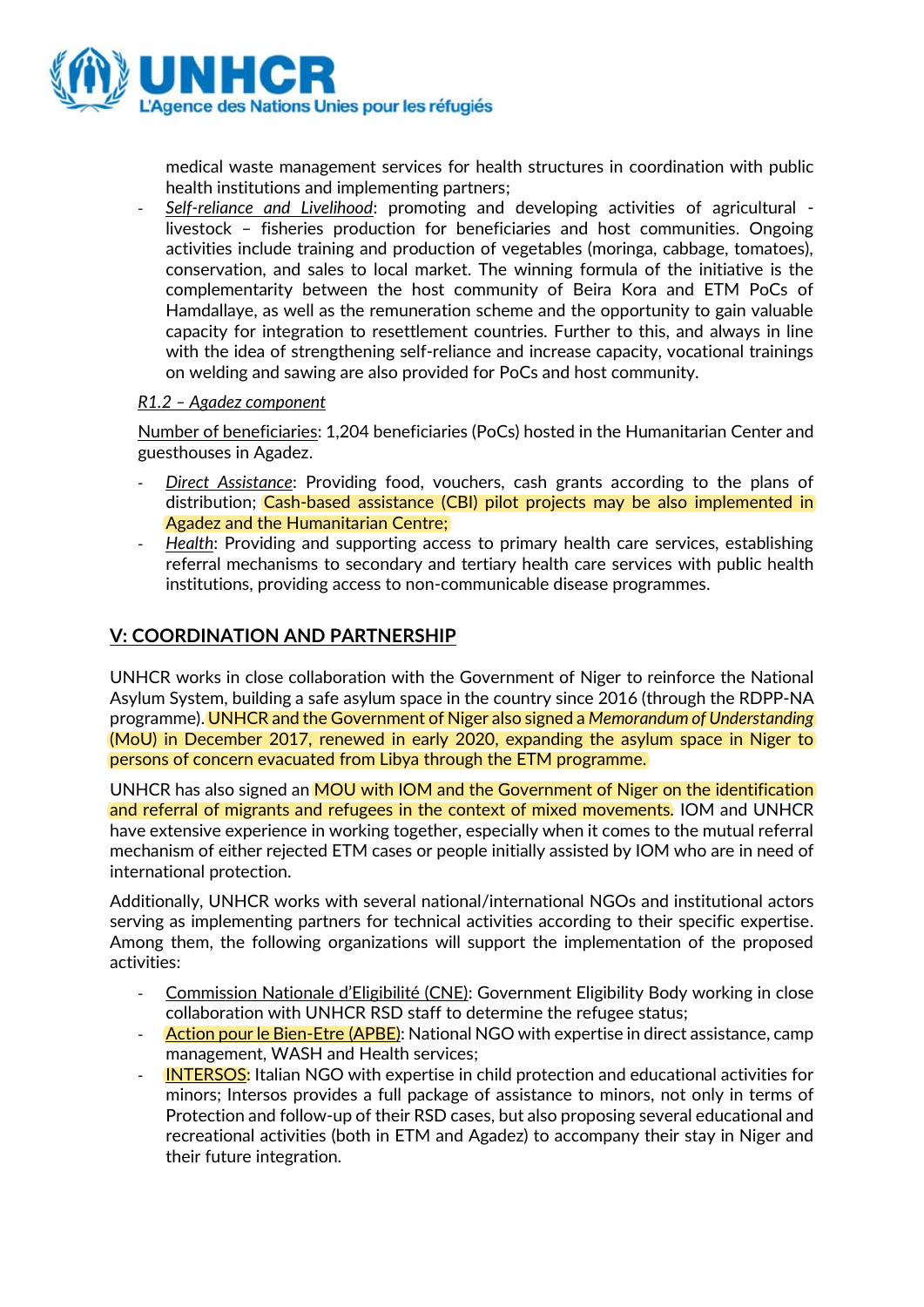

- COOPI: Italian NGO with expertise in Mental Health and Psychosocial Support (MHPSS); COOPI works in strict collaboration with the UNHCR MHPSS unit, providing psychologists, doctors, and experts in psychosocial support. Theis collaboration with UNHCR is paramount to implement all the activities that accompany the mental health of beneficiaries hosted in the ETM and Agadez.

### **VI: CHALLENGES AND MITIGATION MEASURES**

**Security** – the volatile and unpredictable security situation in Niger may hamper humanitarian access, including to project locations, as well as the safety of UNHCR and partner staff working on the project.

Despite the relatively calm situation in Niamey and Agadez, compared with the other regions of Niger, security remains a potential challenging factor for the implementation of the activities in the project locations.

To date, the following mitigation measures are in place:

- The humanitarian operations are conducted under UN security provisions in conjunction with OCHA. This coordination mechanism includes a permanent exchange of information concerning the humanitarian activities to be carried out day by day. This information concerns the locations where activities will take place, the chosen itinerary, their nature, the number of staff involved, the kind of vehicles used, and the criticality level of the intervention. There is a permanent contact between the UNHCR representation in Hamdallaye and Agadez with OCHA liaison officers in order to report any incident. A clear programme of activities validated by OCHA is delivered to the humanitarian coordination every week. In the case of potential sudden deterioration of the situation, the staff is informed immediately and necessary measures are taken for their safety.
- Implementing partners' teams are flexible and can be redeployed to support activities in other sites whenever there is an accessibility constraint in one intervention site.

These measures may be adjusted and reinforced throughout the project as the security situation evolves.

**COVID-19** – the spread of the pandemic and the preventive measures introduced by the Government of Niger have created delays in the processing of RSD and Resettlement procedures and travels and may render the implementation of certain activities difficult.

The main mitigation measures adopted in the framework of COVID are the following:

- A COVID risk mitigation framework was introduced and guides operations in managing related risks. Where possible, virtual meetings and telework are adopted to support the project remotely. Staff and beneficiaries are sensitized about the risks and equipped with a mask and apply social distancing;
- A COVID-19 vaccination campaign is ongoing among UNHCR's staff, implementing partners and beneficiaries in all intervention sites;
- The operation has adapted to the new context and carries out additional activities such as refresher training, continuous sensitization sessions and distribution of hygiene products and masks to beneficiaries and staff in all intervention sites.

**Peaceful coexistence** – risk of tensions between refugees and the host population.

UNHCR is pursuing its strategy of integrating vulnerable host communities into the programme, which has played an important role in facilitating discussion with the communities for peaceful